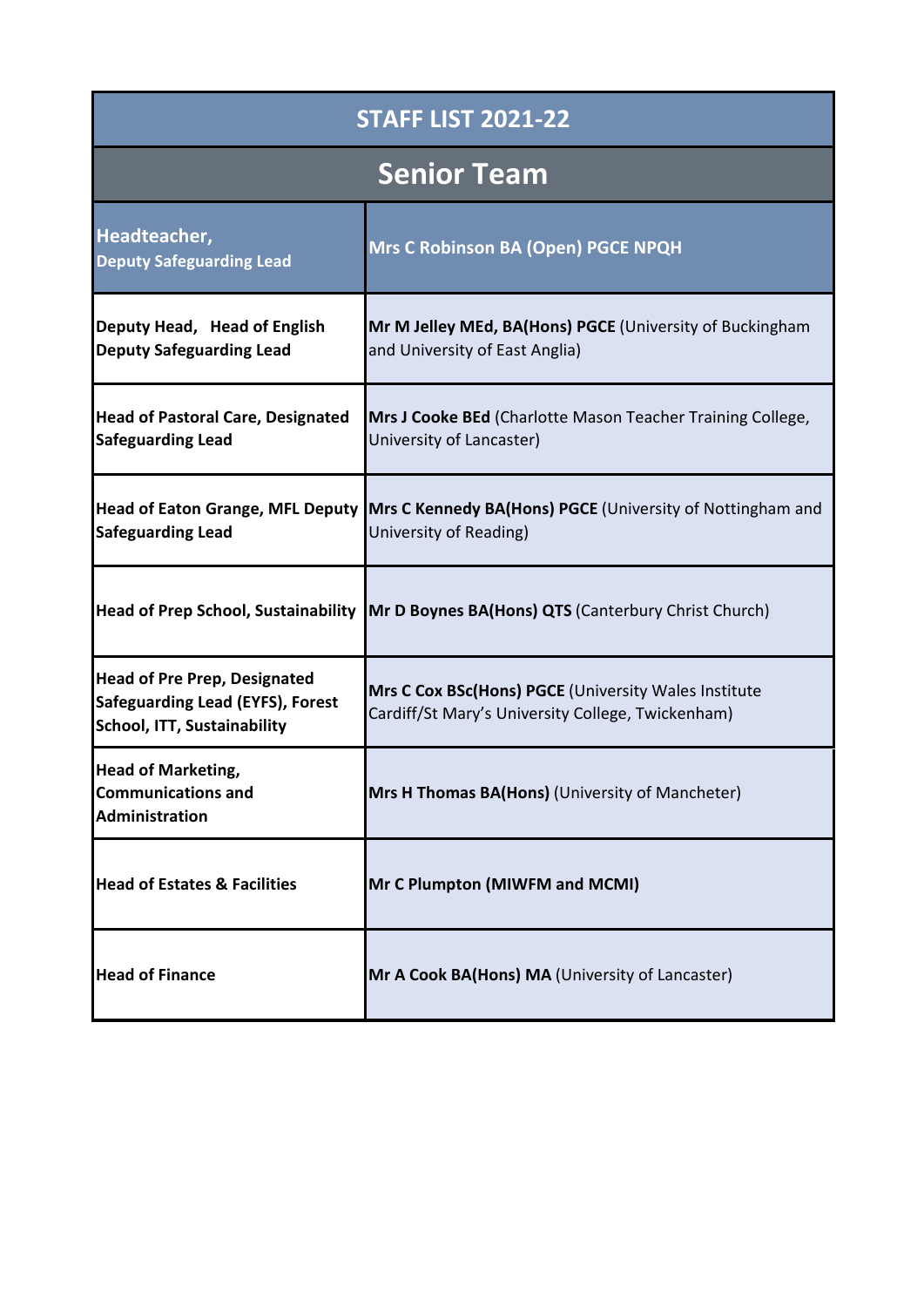| <b>Academic Staff</b>                                                                                    |                                                                                                       |
|----------------------------------------------------------------------------------------------------------|-------------------------------------------------------------------------------------------------------|
|                                                                                                          | <b>Eaton Grange</b>                                                                                   |
| <b>MAGT - Challenge &amp; Scholarship,</b><br>Science - Physics (currently on<br><b>Maternity Leave)</b> | Mrs I Berrios BSc(Hons) (National University of Ireland) PGCE<br>(Southampton University)             |
| <b>Head of Religious Studies,</b><br>English, Year 7 & 8 Lead                                            | Ms J Curtis BA (Hons) PGCE (University of Bath)                                                       |
| <b>Year 9 Lead</b><br><b>GCSE Sport, Extra-Curricular</b>                                                | Mr S Dewar BSc (Hons) (University of Wales, Institute Cardiff)<br><b>PGCE</b> (University of Reading) |
| <b>English</b><br>Form 11 Coade (11C)                                                                    | Miss L Field BA(Hons) (Royal Holloway, University of London)                                          |
| <b>English</b><br>Form 10 Hawking (10H)                                                                  | Mr M Barr BA(Hons) (Reading University)                                                               |
| <b>English, More Able Provision</b><br>Form 11 Dyson (11D)                                               | Ms A McLean (University of Natal)                                                                     |
| <b>English and Drama</b><br>Form 9 Eliot (9E)                                                            | Ms T Zubairy-Moore BAED (Reading University)                                                          |
| <b>English and Religious Studies</b><br>Form 7 Socrates (7S)                                             | Mrs W Reed BA(Hons) (University of Cardiff, Wales)                                                    |
| <b>School Librarian</b>                                                                                  | Mrs S Tuomey MCLIP (Oxford and County Business College)                                               |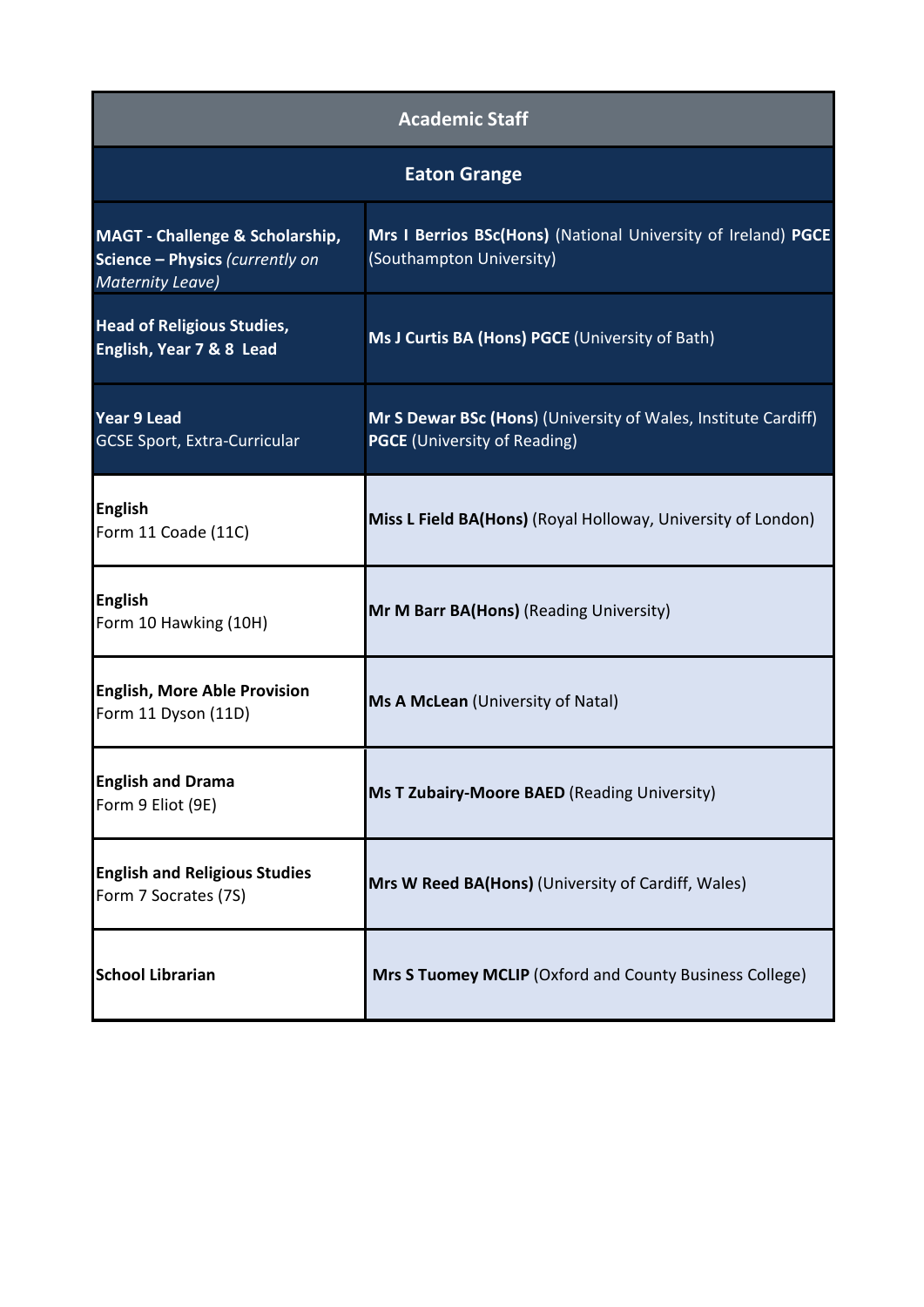| <b>Head of Maths</b>                                                   | Mrs S Hassan (BSc Aston University) PGCE (University of<br>London)       |
|------------------------------------------------------------------------|--------------------------------------------------------------------------|
| <b>Maths</b><br>Form 7 Plato (7P)                                      | Mr J Phillips BSc (Lancaster University) PGCE (Manchester<br>University) |
| <b>Maths</b>                                                           | Mrs E Quartey MSc (Nottingham Trent University)                          |
| <b>Maths</b><br>Form 7 Confucius (7C)                                  | Mrs C Hames BSc (Hons) (University of Surrey)                            |
| <b>Years 5 -8 Science Lead</b><br>Form 8 Perry (8P)                    | Mr T Greenwood 1st (Hons) (University of Plymouth)                       |
| Science - Chemistry,<br>Form 8 Turner (8T)<br><b>Community Liaison</b> | Mr J Haskins BA(Hons) BSc (Hons)                                         |
| Science - Biology<br>Form 8 Kahlo (8K)                                 | Mr L Bradley BSc (Hons) (University of Wales)                            |
| <b>Key Stage 3 Science</b><br>Form 7 Aristotle (7A)                    | Mr C Downer BSc (Hons) (University of Wales)                             |
| <b>Research Assistant</b>                                              | Mr J Taylor (University of York)                                         |
| <b>Science Technician</b>                                              | Mrs A McMullen BSc (Hons) (University of Strathclyde)                    |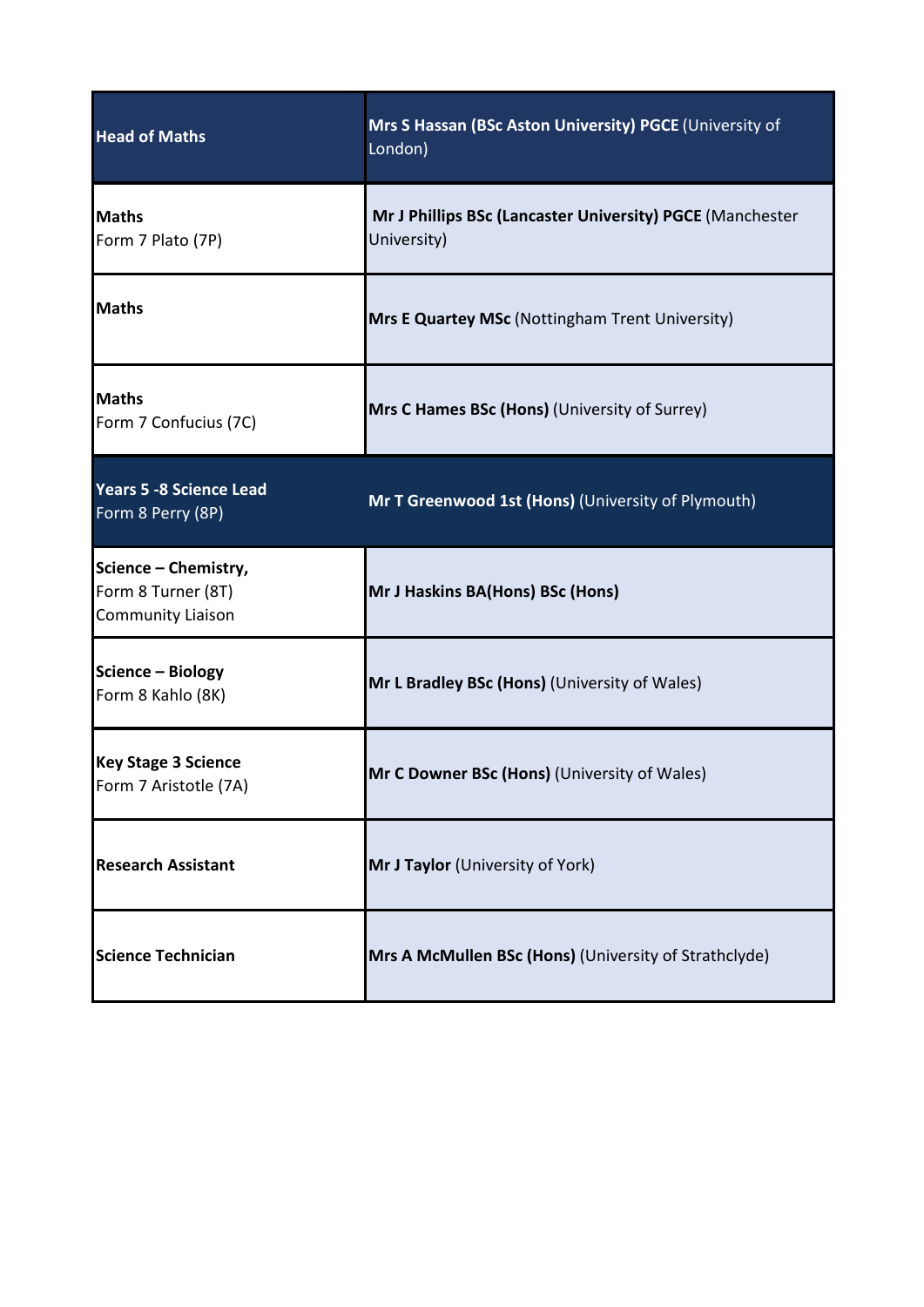| <b>Director of Digital Strategy,</b><br><b>Business Studies</b>       | Mr A Bhatti BSc (Brunel University) PGCE (University of<br>Buckingham)                |
|-----------------------------------------------------------------------|---------------------------------------------------------------------------------------|
| <b>Head of ICT &amp; Computing &amp; iMedia</b><br>Form 9 Bronte (9B) | Mr G Swainston-Harrison HDE(University of Natal)                                      |
| <b>Head of Modern Foreign Languages</b><br>Form 10 Darwin (10D)       | Miss M Nemethi BA(Hons) (Miskolc University)                                          |
| Languages<br>Form 10 Newton (10N)                                     | Mrs C Ransom, BA (Hons) (University of Manchester) PGCE<br>(University of Manchester) |
| Languages<br>Form 6 Oak (6O)                                          | Mrs L Pickwell MA (Hons) (University of Glasgow) PGCE<br>(University of Strathclyde)  |
| Languages                                                             | <b>Mrs V Diprose BA(Hons)</b> (University of Manchester)                              |
| <b>History</b>                                                        | Ms L Sellick BA (Open University)                                                     |
| Geography<br>Form 8 Hepworth (8H)                                     | Mr M Spalton BSc (Cardiff University)                                                 |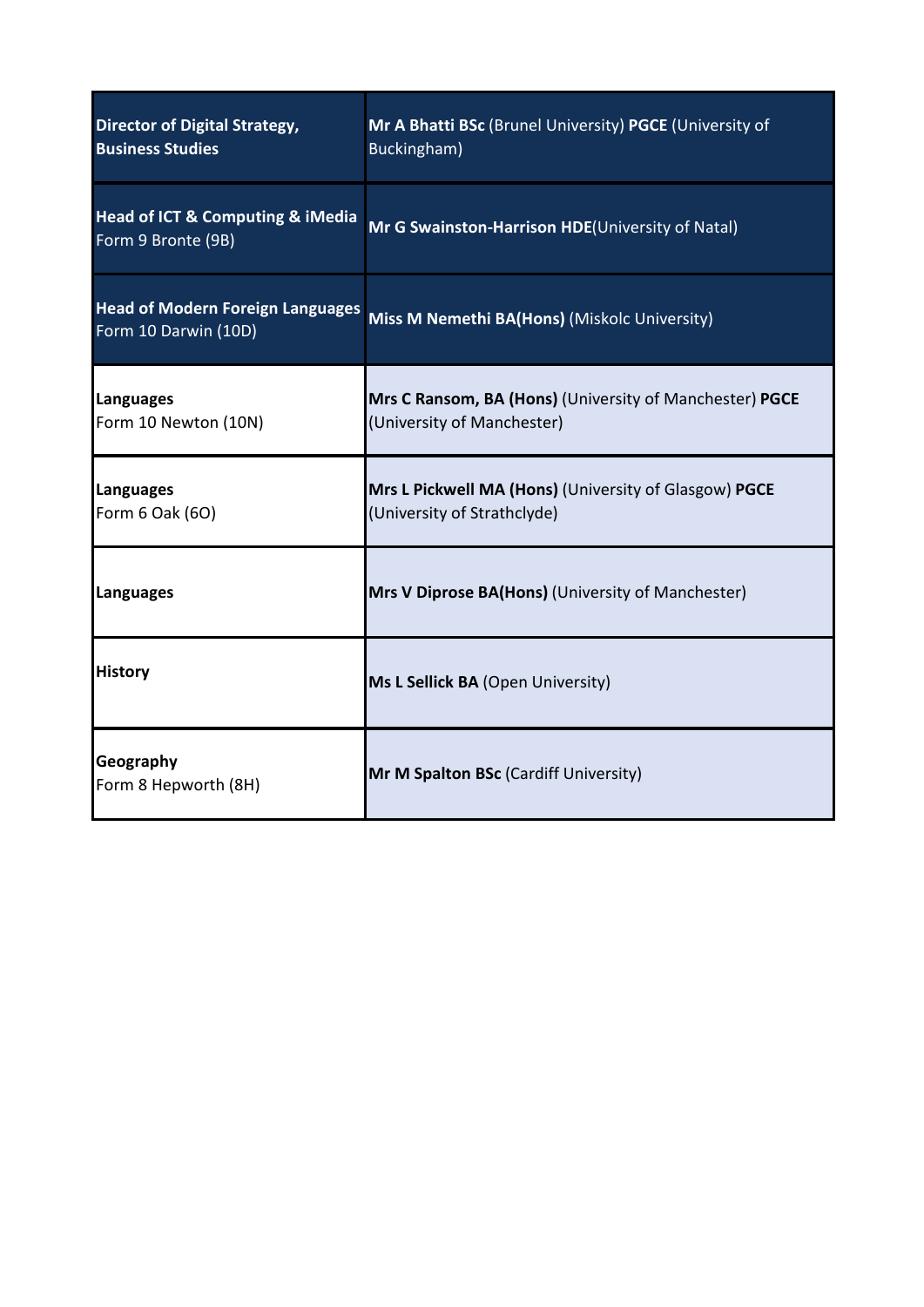| <b>Head of Art,</b><br><b>Artsmark Coordinator</b>                                       | Mrs C Saynor BA(Hons) (Kingston University)<br>MA PGCE (Institute of Education, University of London) |
|------------------------------------------------------------------------------------------|-------------------------------------------------------------------------------------------------------|
| <b>Head of Design Technology</b><br><b>Sustainability &amp; Arts Mark</b><br>Coordinator | Mrs L Hughes MA (Oxford Brookes University)                                                           |
| <b>Art &amp; Design</b>                                                                  | Mrs S Gowans BA(Hons) PGCE (Central Saint Martin's College<br>& Goldsmiths University of London)      |
| Art & Design, Sustainability                                                             | Mr J Ilott BA(Hons) (Southampton Solent University)                                                   |
| Art & DT Technician                                                                      | Miss R Job BA(Hons) (University of Bournemouth)                                                       |
| <b>DT Assistant</b>                                                                      | <b>Mr D Melville</b>                                                                                  |
| <b>Sustainability</b>                                                                    | Mrs D Russell PGCE (University of Buckingham)                                                         |
| <b>Food Technology</b>                                                                   | Mrs S Clark BSc(Hons) (University of Plymouth)                                                        |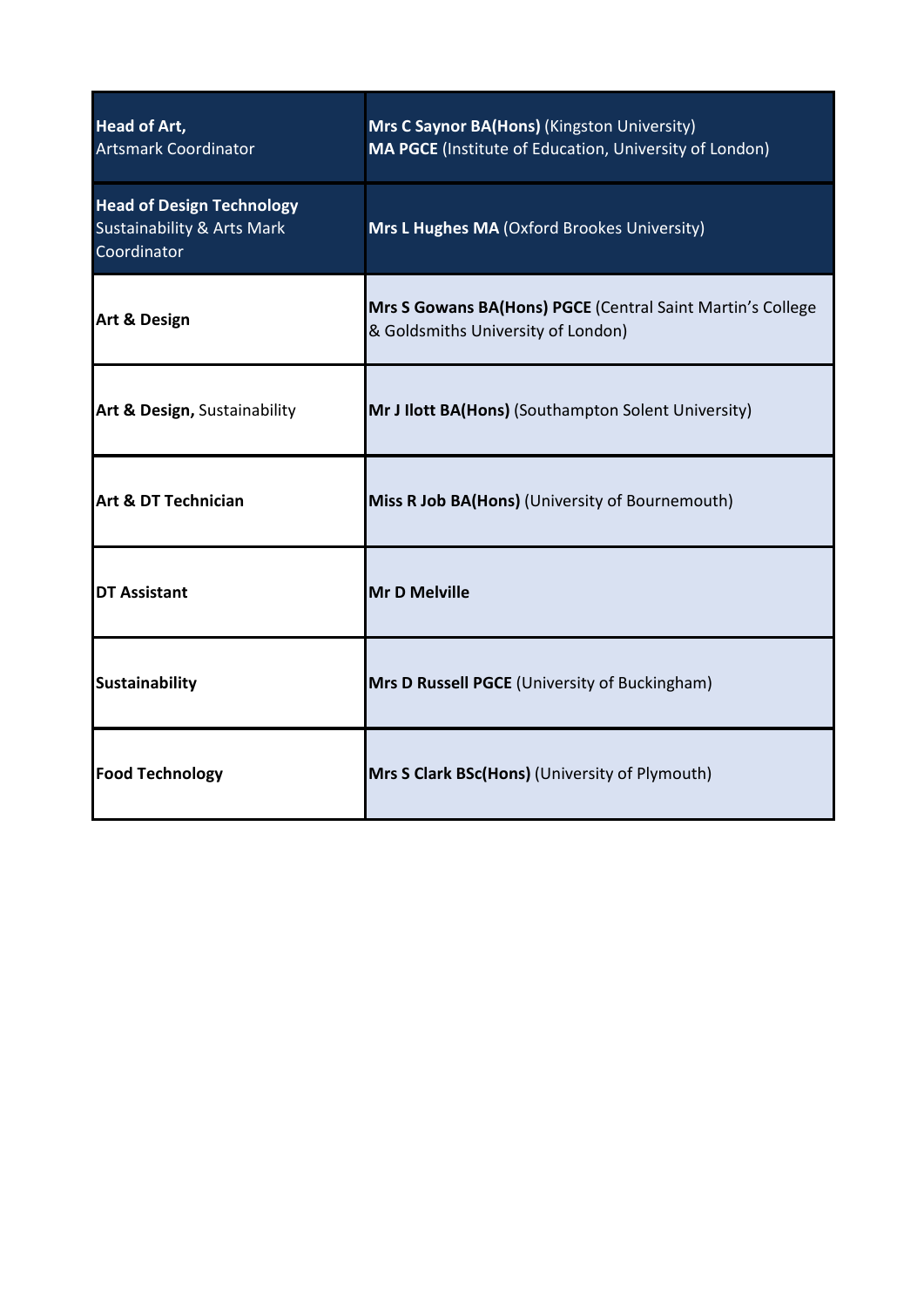|                                                                                    | Head of Drama and Performing Arts Mr J Dockar-Drysdale BA (Hons) (Durham University)            |
|------------------------------------------------------------------------------------|-------------------------------------------------------------------------------------------------|
| Drama, Prep Teacher (PGCE)                                                         | Miss G Farrell BSc (Hons) (Oxford Brookes University)                                           |
| <b>Director of Music</b>                                                           | Mr A Williams MMus (Royal Holloway University) PGCE<br>(Buckingham University)                  |
| Assistant Director of Music,<br><b>Outdoor Learning</b>                            | Mrs R Frost BMus(Hons) (Royal Welsh College of Music and<br>Drama) PGCE (University of Reading) |
| <b>Assistant Director of Music</b>                                                 | Mr R Gobs FTCL GTCL LTCL ARCM                                                                   |
| Enrichment / Co-curricular,<br><b>Community and Charity,</b><br><b>Girls Sport</b> | Miss G Wright BA(Hons) (University of Brighton)                                                 |
| <b>PSHCE, Sport</b><br>Form 11 Berners-Lee (11BL)                                  | Miss N O'Brien Sport Science BSc (Manchester Metropolitan<br>University)                        |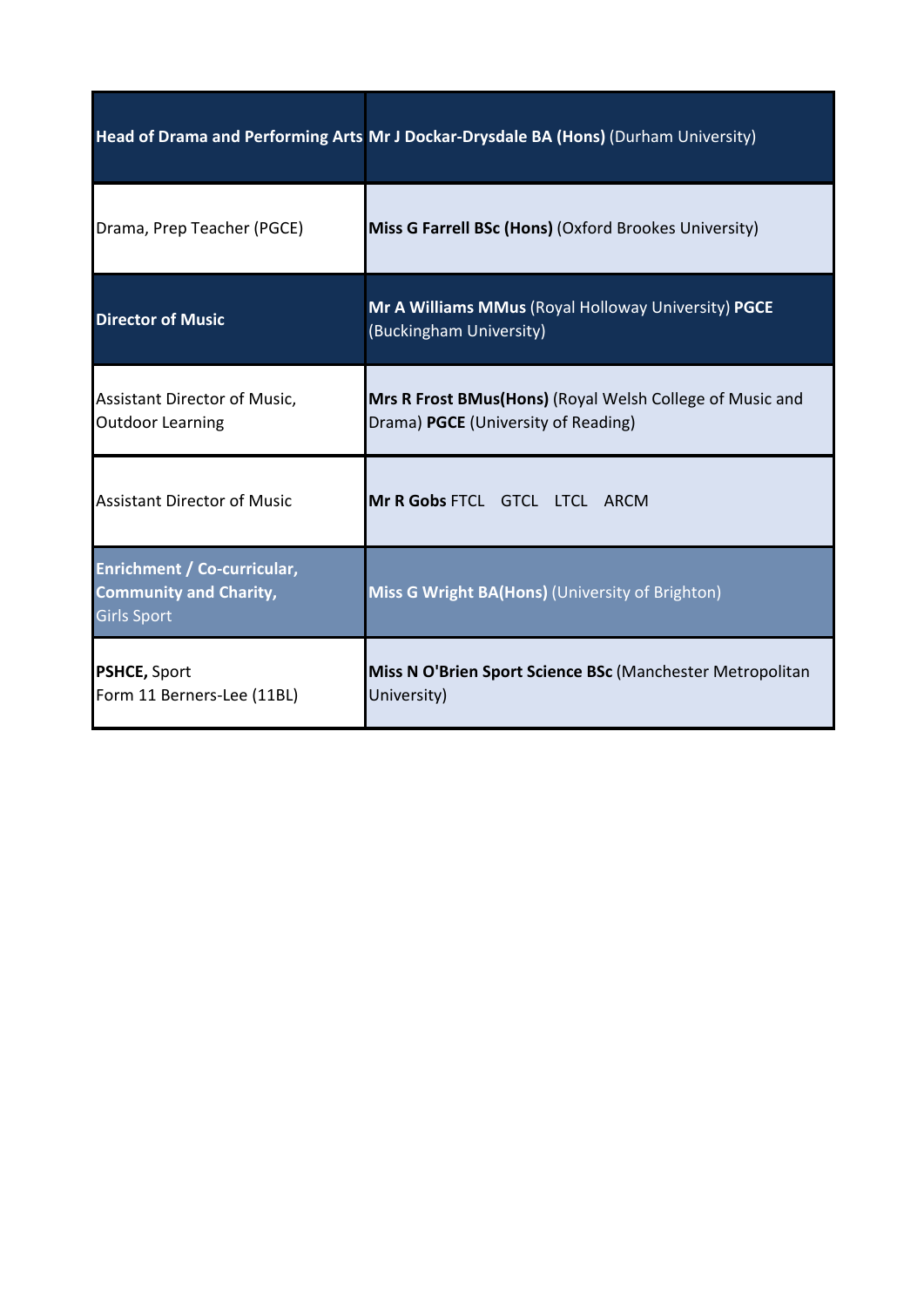| <b>Eaton Grange Learning Support</b>                          |                                                      |
|---------------------------------------------------------------|------------------------------------------------------|
| <b>Eaton Grange</b><br><b>Lead Learning Support Assistant</b> | Mrs J Boret NVQ3                                     |
| Year 8 Learning Support Assistant                             | Mrs K Smallbone NVQ Level 3                          |
| <b>English Learning Support Assistant</b>                     | <b>Mrs L Thomas</b>                                  |
| <b>Science Learning Support Assistant</b>                     | <b>Mrs P Siera</b>                                   |
| <b>Eaton Grange</b><br>1:1 Learning Support                   | <b>Mrs N Cummings</b>                                |
| <b>Eaton Grange</b><br>1:1 Learning Support                   | <b>Miss A Kelly</b>                                  |
| <b>Eaton Grange</b><br>1:1 Learning Support                   | <b>Miss K Wagstaff</b>                               |
| <b>Eaton Grange</b><br>1:1 Learning Support                   | Mr S Drysdale                                        |
| Pastoral Lead Support, Drama                                  | Miss M Graham BSc (Hons) MSc (Durham University)     |
| Pastoral Support LSA, Drama                                   | Miss J Baxter Bsc (Hons) (University College London) |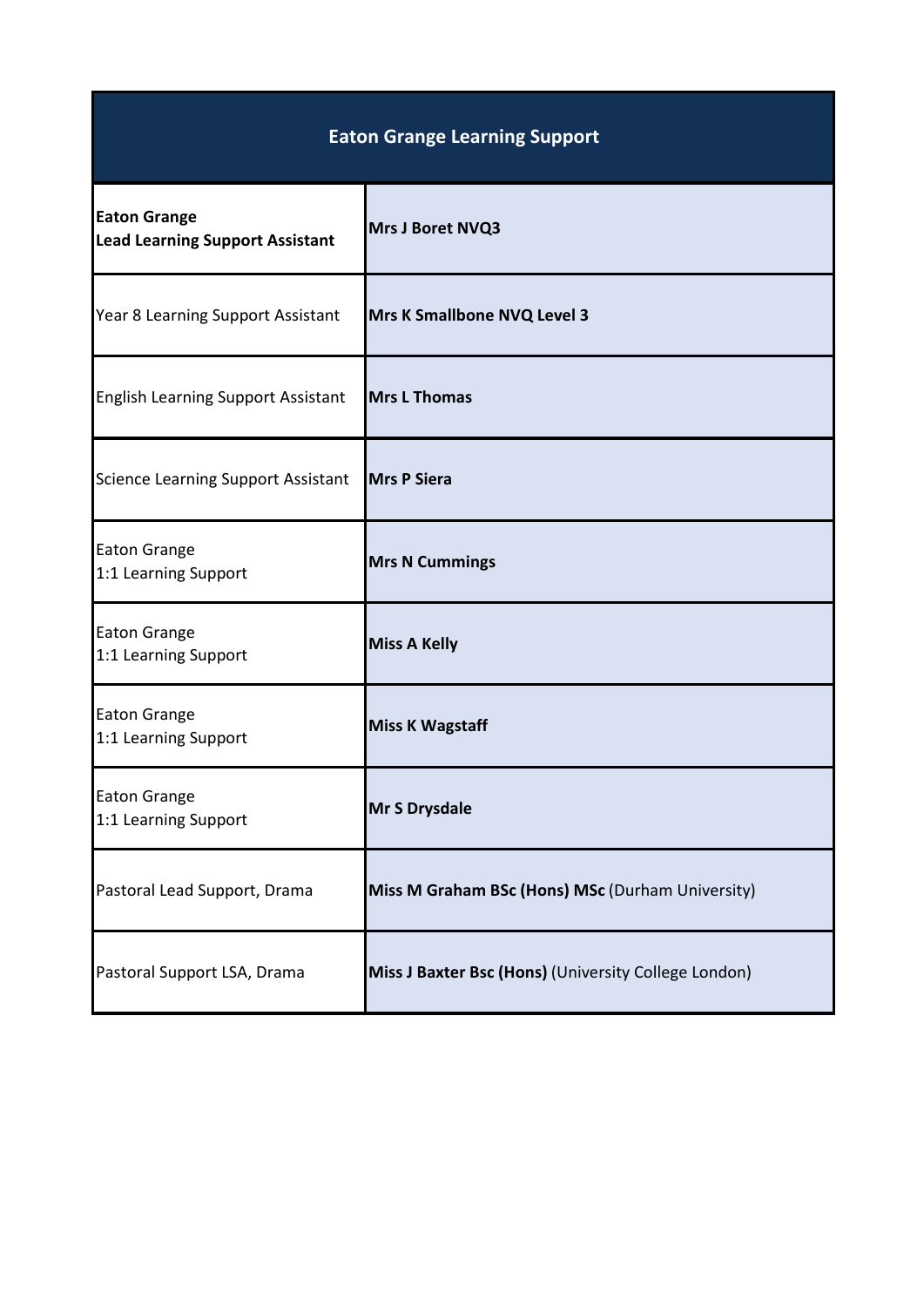| <b>Prep</b>                                                                          |                                                                                      |
|--------------------------------------------------------------------------------------|--------------------------------------------------------------------------------------|
| <b>Head of Prep Teaching and</b><br><b>Learning, ITT Coordinator</b>                 | Mrs J Reincke BA (Hons) University of Bedford, PGCE<br>(University of Buckingham)    |
| Teacher<br>Form 3 Chestnut (3C)<br>English Lead, ICT & Computing                     | Miss K Carroll BA PGCE (Open University, The University of<br>Buckingham)            |
| Teacher,<br>Form 3 Sycamore (3S),<br>Drama                                           | Miss K Arnold-Wallinger PGCE (University of Buckingham)                              |
| Teacher<br>Form 4 Elm (4E)<br>Head of House System &<br><b>Sustainability Lead</b>   | Mr A Cluett BSc (Hons) MSc PGCE (University of<br>Exeter/University of Reading)      |
| <b>Teacher</b><br>Form 4 Holly (4H)<br><b>Outdoor Learning</b>                       | Miss L Ball BA(Hons) (St Mary's University, Twickenham)                              |
| <b>Teacher, Business Studies,</b><br><b>More Able Provision</b><br>Form 4 Larch (4L) | Mrs D Upham BA(Hons) (University of Warwick) and PGCE<br>(University of Buckingham). |
| Teacher<br>Form 5 Birch (5B)<br>English                                              | Miss H Callaghan BA (Hons) (University of Roehampton)                                |
| <b>Teacher</b><br>Form 5 Hazel (5H)<br>History                                       | Mr D Holdway BA(Hons) QTS (University of Exeter)                                     |
| <b>Teacher</b><br>Form 5 Willow (5W)<br><b>Outdoor Learning</b>                      | Mr R Kenworthy BSc (Swansea University)                                              |
| Teacher,<br>Form 6 Maple (6M)<br>Geography, Music, Sport                             | Mr R Frost BA (Hons) (University of Southampton) PGCE<br>(University of Reading)     |
| <b>Teacher</b><br>Form 6 Ash (6A)<br>Maths Lead, Outdoor Learning                    | Miss B Lane 2nd(Hons) (Cardiff University)                                           |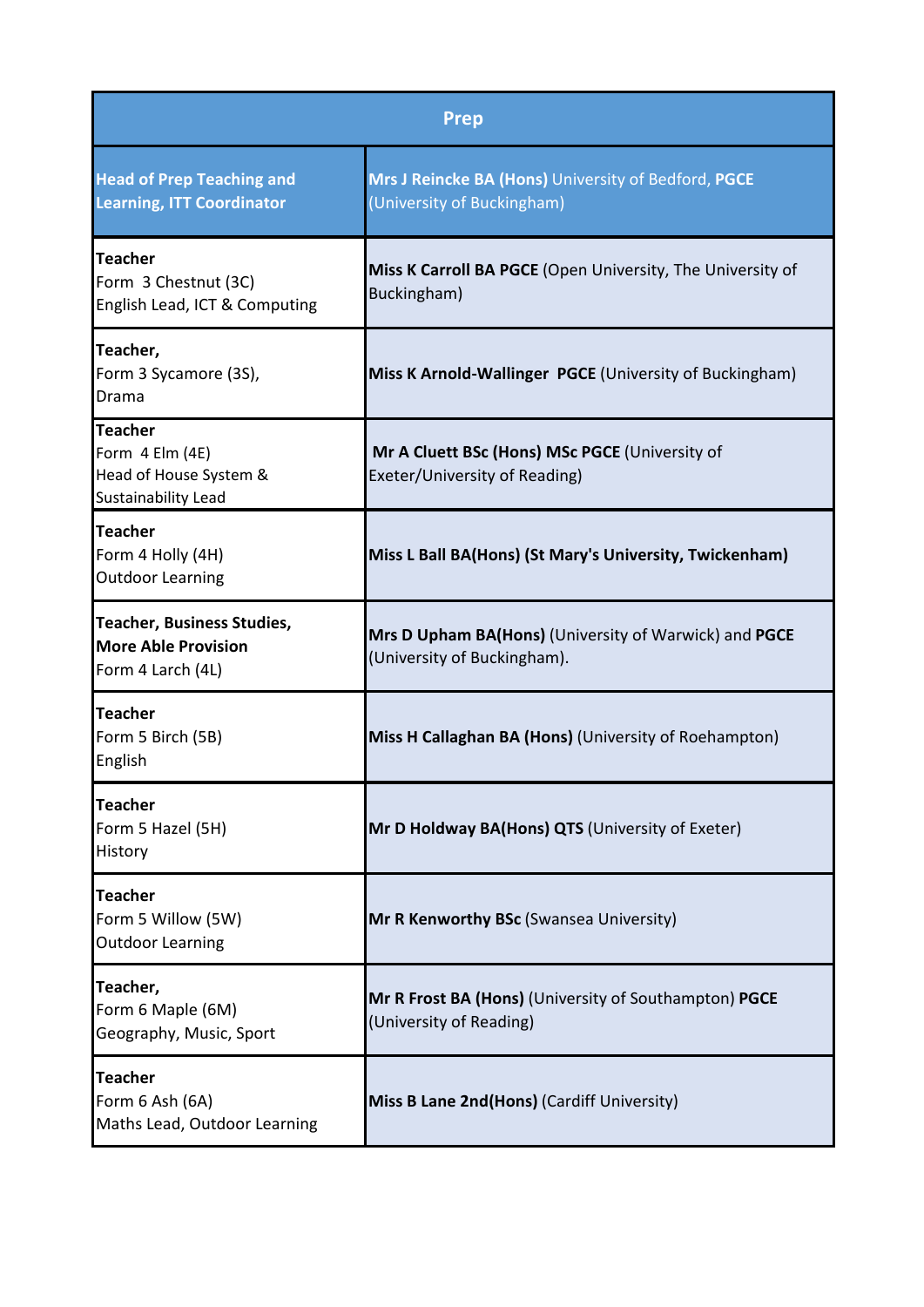| <b>Prep Learning Support</b>           |                             |
|----------------------------------------|-----------------------------|
| Prep Learning Support Assistant        | <b>Mrs A Atkins HLTA</b>    |
| Prep Learning Support Assistant        | Mrs R De Souza NVQ3 CCLD    |
| Prep Learning Support Assistant        | Mrs J Gooch                 |
| Prep Learning Support Assistant        | <b>Mrs N Martin</b>         |
| <b>Prep Learning Support Assistant</b> | <b>Mrs B Rubbani</b>        |
| <b>Prep Learning Support Assistant</b> | <b>Mrs A Russell</b>        |
| Prep Learning Support Assistant        | Mrs L Wooster Cache Level 3 |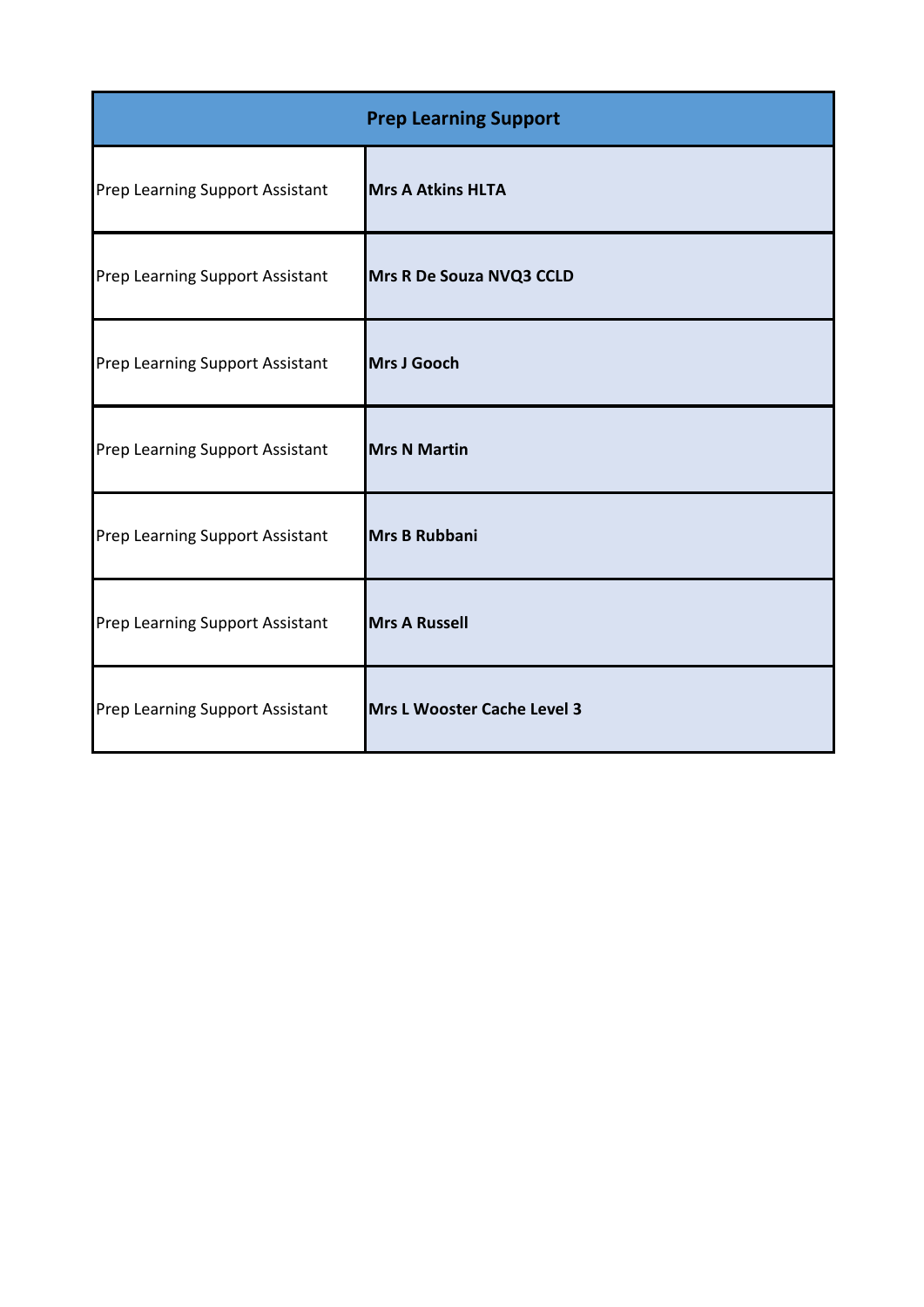|                                                                       | <b>Pre-Prep</b>                                                                                |  |
|-----------------------------------------------------------------------|------------------------------------------------------------------------------------------------|--|
| <b>Teacher</b><br><b>Reception Finches</b>                            | Mrs K Patel BA(Hons) (Royal Central School of Speech &<br>Drama) PGCE (Roehampton University)  |  |
| <b>Teacher</b><br><b>Reception Robins</b>                             | Mrs E Wootton BA(Hons) (Oxford Brookes University) PGCE<br>(University of the West of England) |  |
| <b>Teacher</b><br>Form 1 Kites (1K)                                   | Mrs C Stewart BA (Hons) (University of Winchester) PGCE<br>(Oxford Brookes University)         |  |
| <b>Teacher</b><br>Form 1 Owls (10)                                    | Mrs D Renouf-Soar BA(Hons) (University of Winchester)                                          |  |
| <b>Teacher</b><br>Form 2 Hawks (2H)<br>English Lead, Outdoor Learning | Miss G Harrison BA(Hons) PGCE QTS (Winchester University &<br>University of Buckingham)        |  |
| Teacher<br>Form 2 Kestrels (2K)<br>Maths Lead, Outdoor Learning       | Miss B Wescombe BA(Hons) QTS (University of Winchester)                                        |  |
| <b>Little Grange</b>                                                  |                                                                                                |  |
| <b>Nursery Manager - Forest School</b><br><b>Leader</b>               | Mrs J Fifield NNEB (Canterbury College) NVQ4 Children's Care,<br>Learning & Development        |  |
| <b>EYFS Practitioner, Forest School</b>                               | Mrs K Farrar NVQ3 Early Years Care and Education/Child<br><b>Psychology</b>                    |  |
| <b>EYFS Practitioner</b>                                              | <b>Mrs L Gericke</b>                                                                           |  |
| <b>EYFS Practitioner</b>                                              | Miss E Nind BEd (Hons) (University of Plymouth)                                                |  |
| <b>EYFS Practitioner</b>                                              | <b>Miss C Fludger</b>                                                                          |  |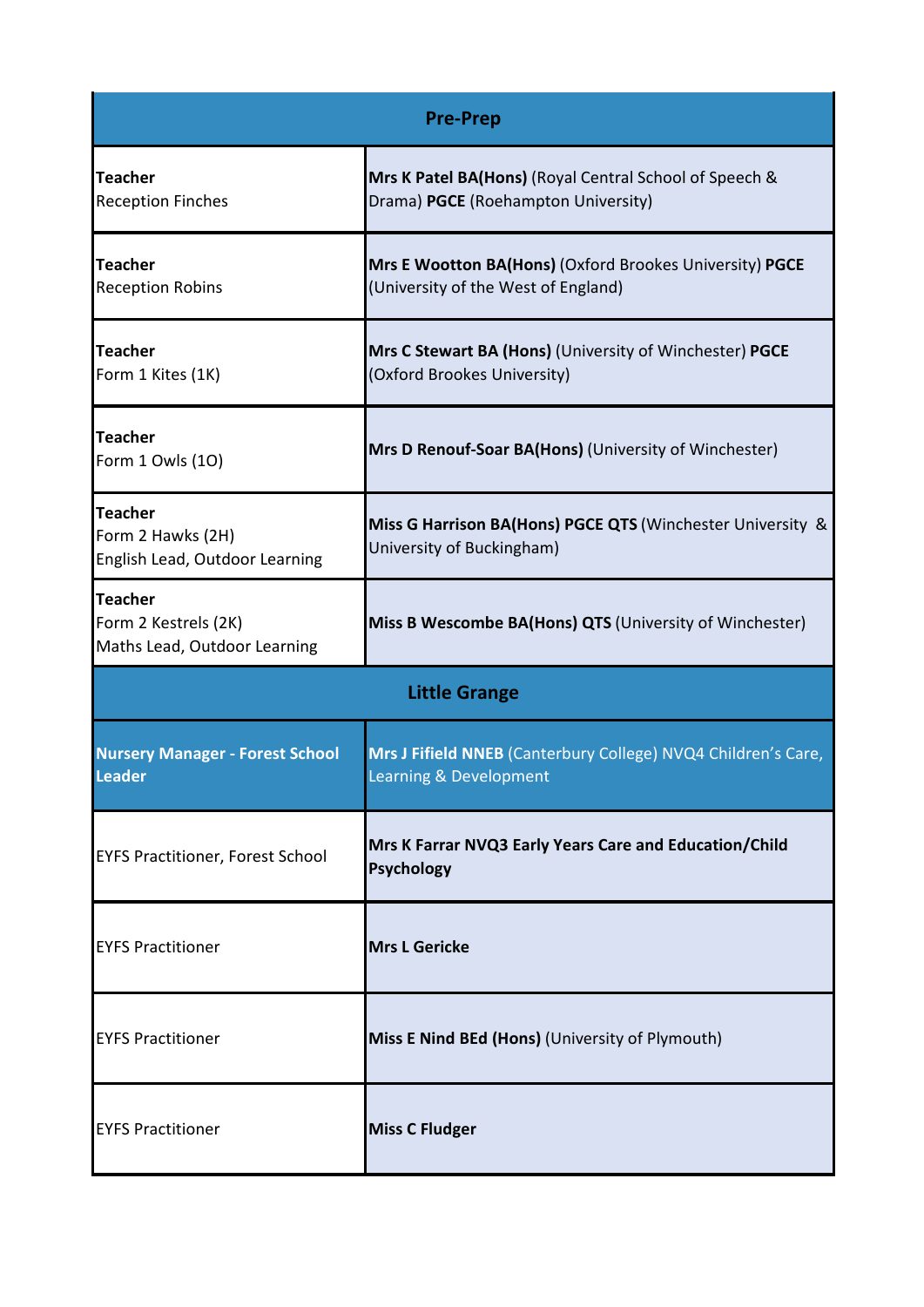| <b>Pre-Prep Learning Support</b>                           |                                                                                   |
|------------------------------------------------------------|-----------------------------------------------------------------------------------|
| <b>Lead Learning Support Assistant</b>                     | <b>Mrs K Stollery HLTA</b>                                                        |
| Reception<br><b>Learning Support Assistant</b>             | <b>Miss N Baldwin</b>                                                             |
| Reception<br><b>Learning Support Assistant</b>             | <b>Miss M Jarvis</b>                                                              |
| Year 1<br><b>Learning Support Assistant</b>                | Mrs S Mason NCT Level 4                                                           |
| Year 1<br><b>Learning Support Assistant</b>                | <b>Mrs S Short NNEB</b>                                                           |
| Year 2<br><b>Learning Support Assistant</b>                | <b>Mrs S Ebbage</b>                                                               |
| Year 2<br><b>Learning Support Assistant</b>                | <b>Miss T Medlock</b>                                                             |
| <b>Director of Boys Sport,</b><br><b>Duke of Edinburgh</b> | Mr C Gingell BSc(Hons) PGCE (University of Portsmouth &<br>University of Reading) |
| <b>Boys Sport</b>                                          | <b>Mr W Hopkins</b>                                                               |
| <b>Boys Sport</b>                                          | <b>Mr D Spence</b>                                                                |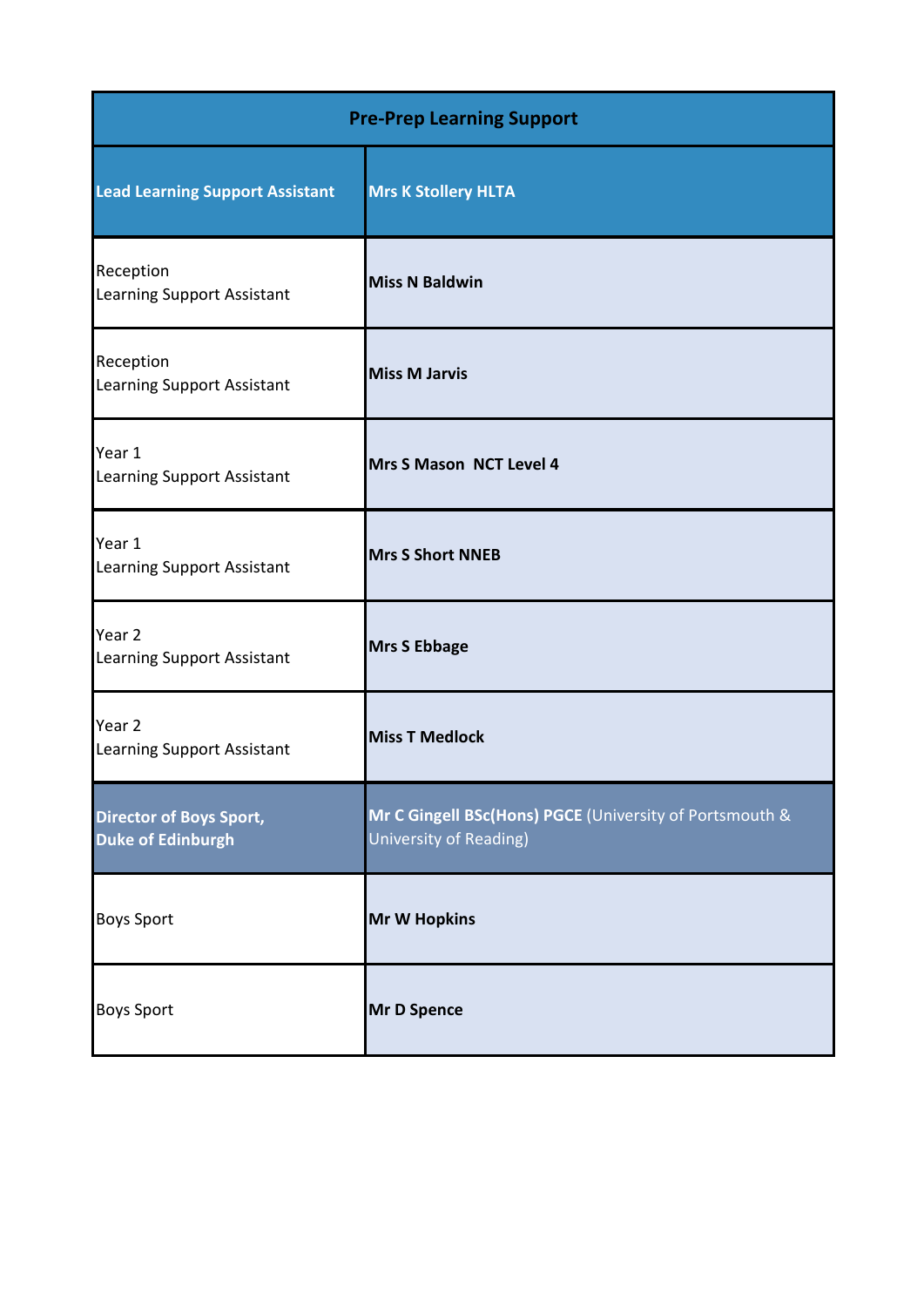| <b>Director of Girls Sport</b>                                                         | Miss R Fuller BSc(Hons) (University of Wales Institute Cardiff) |
|----------------------------------------------------------------------------------------|-----------------------------------------------------------------|
| EG Head of House, Girls Sport, Pupil<br>Leadership Coordinator,<br>Form 9 Dickens (9D) | Mrs P Brown BA (University of Brighton)                         |
| Girls Sport, Prep Teacher (PGCE)                                                       | <b>Miss L Futcher</b>                                           |
| Girls Sport,<br>Form 9 Woolfe (9W)                                                     | Miss B Grimshaw BSc (University of Brighton)                    |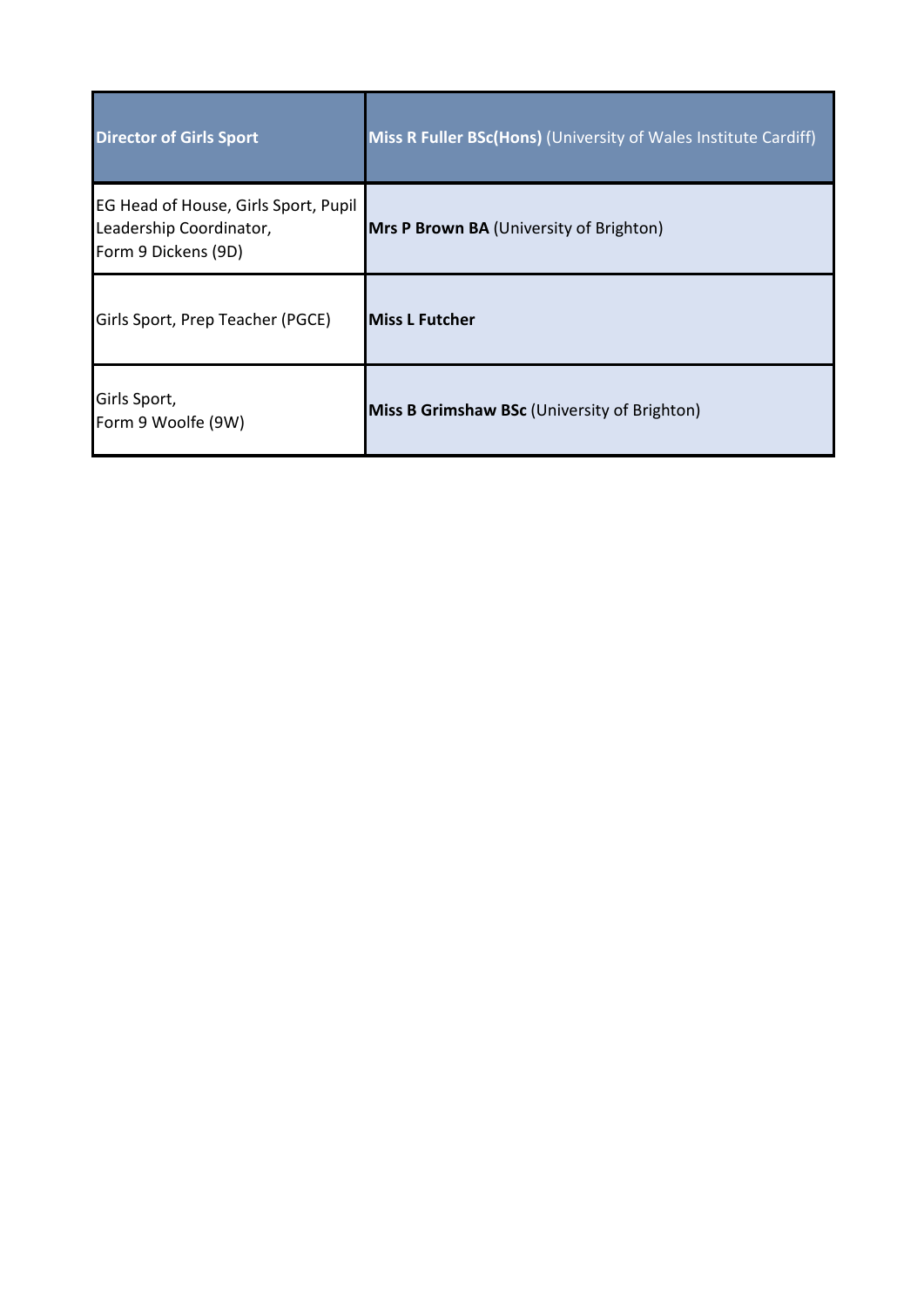| <b>Accelerating Learning Centre</b>                                            |                                                                                                                                           |  |
|--------------------------------------------------------------------------------|-------------------------------------------------------------------------------------------------------------------------------------------|--|
| <b>Joint Head of Accelerated Learning</b><br><b>Centre - SENCo</b>             | <b>Mrs A Millar BA DipEd OCR Certificate SpLD (Stirling</b><br>University) OCR Dip SpLD (Helen Arkell Centre)                             |  |
| <b>Joint Head of Accelerated Learning</b><br>Centre - SENCo,<br><b>TA Lead</b> | Mrs L Philip BSc (Hons) (University of Southampton), PGCert<br><b>SENCo</b> (University of Reading), PGCE (Roehampton University)         |  |
| <b>SEN</b> and Access Arrangements<br><b>Admin</b>                             | Mrs B Targett BSc (Hons) (University of Manchester)                                                                                       |  |
| <b>ALC Tutor</b>                                                               | Mrs S Greer BA(Hons) (University of Winchester) & PGCE<br>(University of Buckingham)                                                      |  |
| <b>ALC Tutor</b>                                                               | Mrs J Ilott OCR Level 7                                                                                                                   |  |
| <b>ALC Tutor</b>                                                               | Mrs A Jantawong BSc (De Monfort University, Leicester)                                                                                    |  |
| <b>ALC Tutor</b>                                                               | Miss K Jordan BA(Hons) & PGCE (University of Winchester)                                                                                  |  |
| <b>ALC Tutor</b>                                                               | Mrs L Lucas OCR Level 7 (Helen Arkell Dyslexia Centre)                                                                                    |  |
| <b>ALC Tutor</b>                                                               | Ms K McKenzie BSc (University of London), OCR Level 7<br>Diploma SpLD (Helen Arkell)                                                      |  |
| ALC Tutor,<br>Maths                                                            | <b>Mrs C Mackworth-Praed BA(Hons) QTS</b><br>OCR Level 7 Dip.SpLDs (University of Nottingham & University<br>of Warwick; Newbury College) |  |
| <b>ALC Tutor</b>                                                               | Mrs M Spiers BEd (La Sainte Union College Southampton),<br><b>OCR Level 5 Dilpoma SpLD (Helen Arkell)</b>                                 |  |
| <b>ALC Tutor</b>                                                               | Miss A Warrick PGCE (Oxford Brookes University)<br><b>OCR Level 5</b>                                                                     |  |
| <b>ALC Tutor</b>                                                               | Mrs S Wiles HLTA, OCN Level 5 Dilpoma SpLD (British Dyslexia<br>Association)                                                              |  |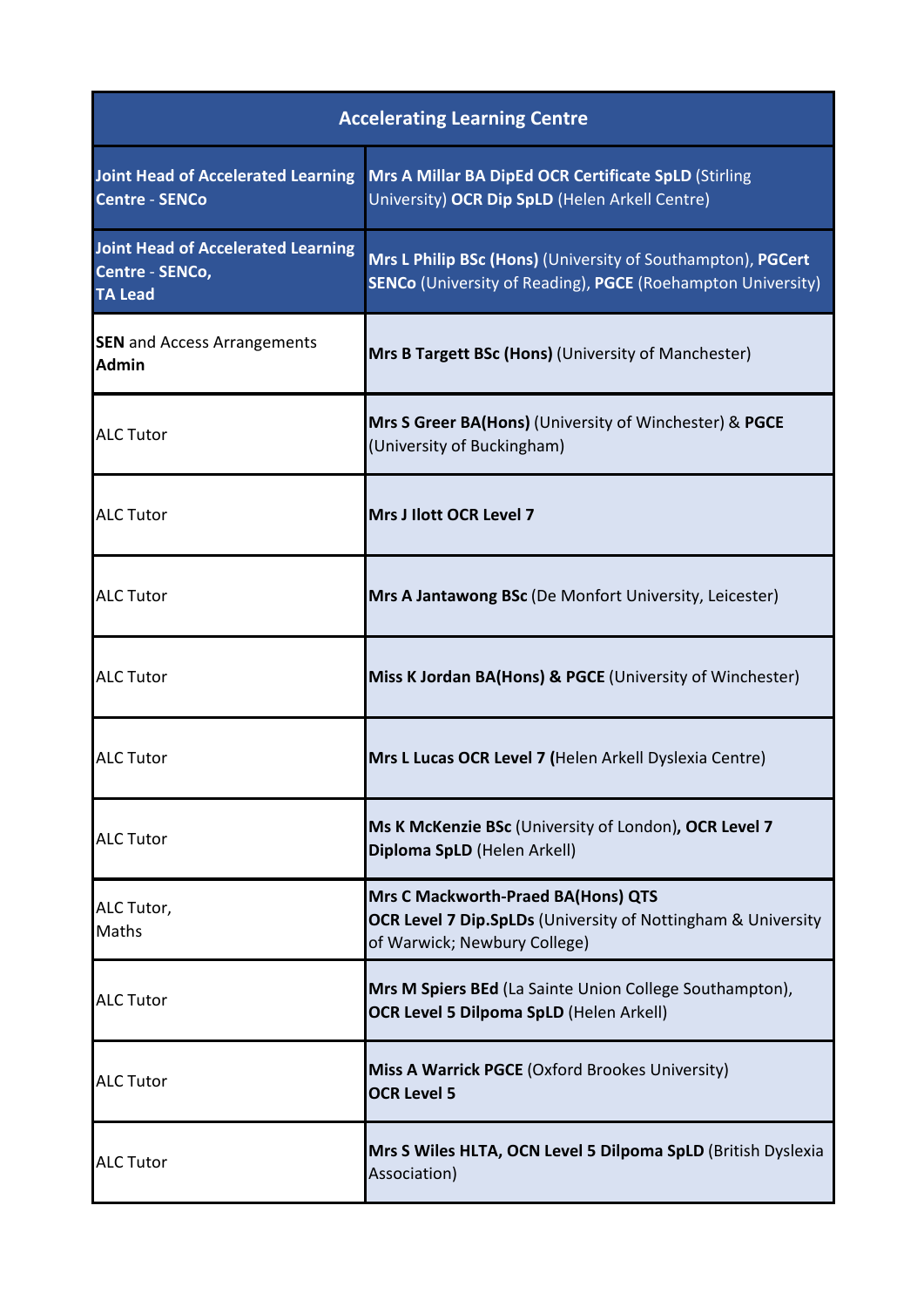| <b>Administration Staff</b>           |                                                    |  |
|---------------------------------------|----------------------------------------------------|--|
| Headteacher's PA                      | <b>Mrs J Dever</b>                                 |  |
| Registrar                             | <b>Mrs J Braithwaite</b>                           |  |
| <b>Marketing &amp; Design Manager</b> | Ms J Stone Bsc (Hons) (University of Southampton)  |  |
| <b>Marketing Officer</b>              | Miss H Martin BA(Hons) (Oxford Brookes University) |  |
| <b>HR Manager</b>                     | <b>Mr D Gosling</b>                                |  |
| <b>Finance Assistant</b>              | <b>Mrs S Jakins</b>                                |  |
| Data Administrator                    | <b>Mrs F Jelley</b>                                |  |
| <b>Health and Wellbeing Nurse</b>     | <b>Mrs T Boyle</b>                                 |  |
| Matron and School Administrator       | <b>Mrs A Spence</b>                                |  |
| <b>School Administrator</b>           | <b>Mrs D Marriott</b>                              |  |
| <b>School Administrator</b>           | <b>Miss K Gilbey</b>                               |  |
| Housekeeper                           | Mrs J Graham                                       |  |
| <b>IT Team</b>                        |                                                    |  |
| <b>IT Technician</b>                  | Mr J Bhamra BSc (Hons) (Bucks New University)      |  |
| <b>IT Consultants - ActiveIT</b>      |                                                    |  |
| <b>IT Consultant</b>                  | <b>Mr A Buckland</b>                               |  |
| <b>IT Consultant</b>                  | <b>Mr B Thorpe</b>                                 |  |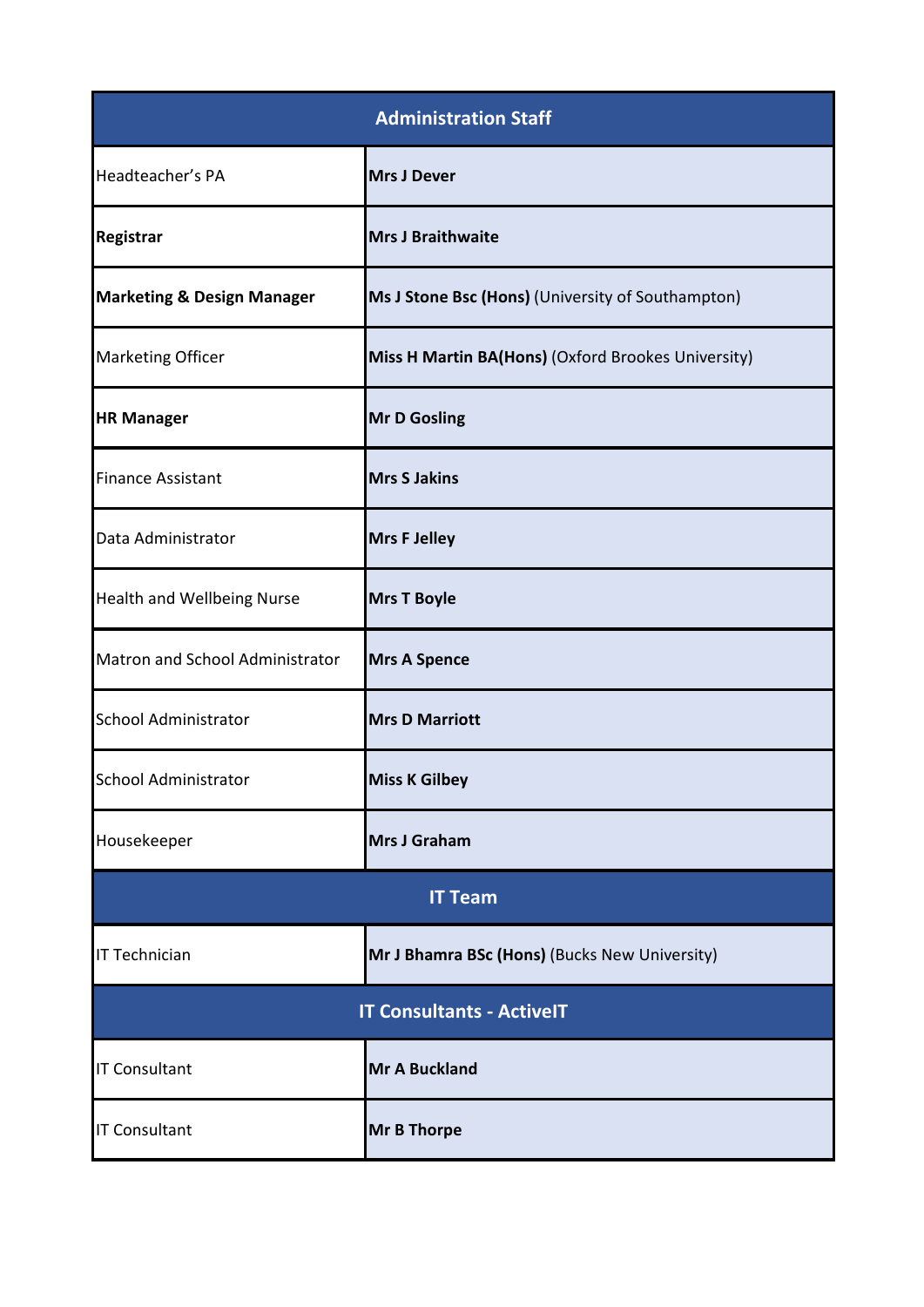| <b>Estates and Maintenance Team</b>                    |                       |  |
|--------------------------------------------------------|-----------------------|--|
| Grounds & Maintenance Supervisor Mr D Eley             |                       |  |
| Grounds & Maintenance                                  | Mr J Pereira          |  |
| Caretaker                                              | <b>Mr M Buston</b>    |  |
| <b>Minibus Driver</b>                                  | Mr M Foord            |  |
| Animal Welfare and Horticulture,<br><b>School Bus</b>  | <b>Mr P Ward</b>      |  |
| <b>Peripatetic Music Teachers</b>                      |                       |  |
| Bassoon                                                | <b>Mrs J Southern</b> |  |
| Cello                                                  | <b>Mrs S Riddex</b>   |  |
| Cello, Piano                                           | <b>Mrs H Deeks</b>    |  |
| <b>Drums</b>                                           | <b>Mr S Brett</b>     |  |
| <b>Drums</b>                                           | <b>Mr J Bryant</b>    |  |
| Flute                                                  | <b>Ms E Scott</b>     |  |
| Guitar                                                 | Mr M Whalley          |  |
| Piano                                                  | <b>Ms M Sadzakov</b>  |  |
| Trumpet                                                | <b>Mr K Ransom</b>    |  |
| Violin                                                 | Mrs V Gynn            |  |
| Contemporary Vocals, Keyboards,<br>Piano and Saxophone | <b>Mr P Wright</b>    |  |